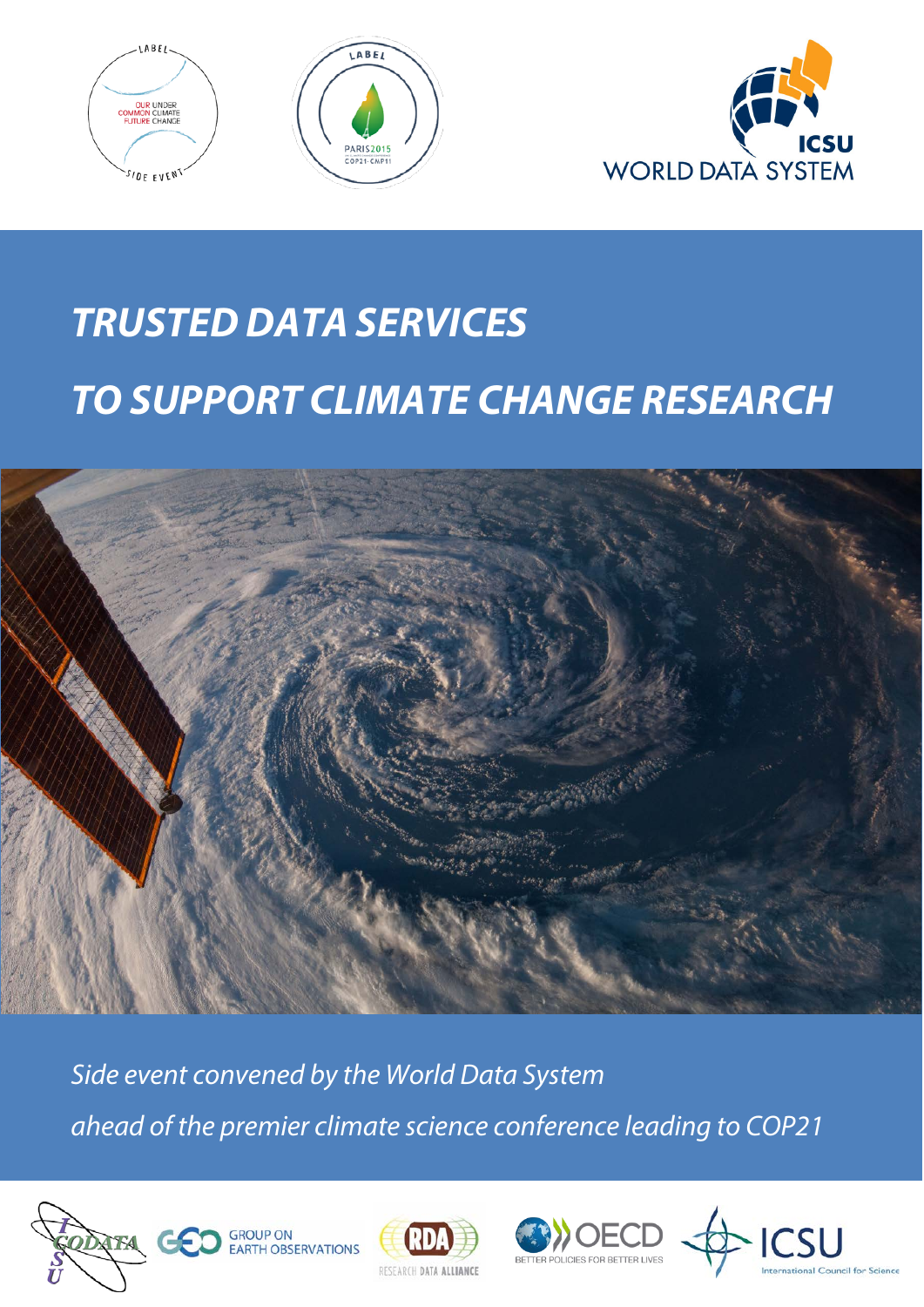

## **TRUSTED DATA SERVICES FOR GLOBAL SCIENCE**

*The mission of th[e World Data System](http://www.icsu-wds.org/) (WDS) is to promote long-term stewardship of, and universal and equitable access to, quality-assured scientific data and data services, products, and information across a range of disciplines in the natural and social sciences, and the humanities. WDS aims to facilitate scientific research under the [International Council for Science'](http://www.icsu.org/)s umbrella by coordinating and supporting trusted scientific data services for the provision, use, and preservation of relevant datasets, while strengthening their links with the research community. WDS was established by the Council in 2009 building on the recognized legacy of its World Data Centres and Federation of Astronomical and Geophysical data analysis Services.*

#### **Accredited by:**

- *[Our Common Future under Climate Change](http://www.commonfuture-paris2015.org/Programme/Side-Events/88-Trusted-data-services-to-support-climate-change-research.htm)*
- [COP21 Label](http://www.cop21.gouv.fr/en/civil-society/labelling-process-and-project-support?tag=All&title=)

#### **Supported by:**

- [International Council for Science](http://www.icsu.org/) (ICSU)
- [Group on Earth Observations](https://www.earthobservations.org/index.php) (GEO)
- [Committee on Data for Science and Technology](http://www.codata.org/) (CODATA)
- [Organisation for Economic Co-operation and Development](http://www.oecd.org/sti/) (OECD)
- [Research Data Alliance](http://www.rd-alliance.org/) (RDA)









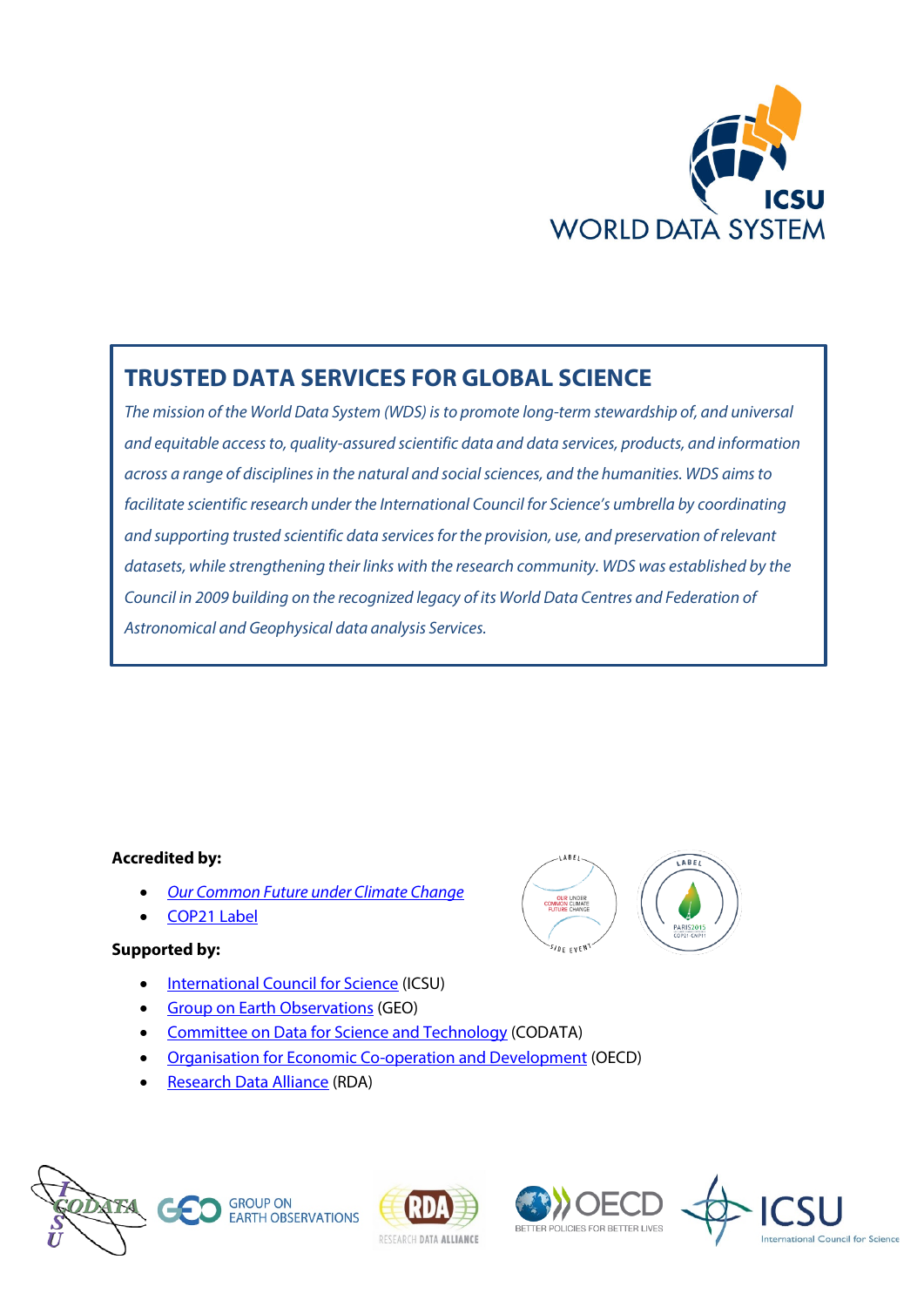# **TRUSTED DATA SERVICES**

# **TO SUPPORT CLIMATE CHANGE RESEARCH**

*Side event convened by the World Data System ahead of the premier climate science conference leading to COP21*

**Date:** 6 July 2015

**Time:** 09:00–13:00

Location: UNESCO Miollis (Building VI, Salle XIII, [1 Rue Miollis, 7501](https://www.google.co.jp/maps/place/1+Rue+Miollis,+75015+Paris,+France/@48.846156,2.305375,19z/data=!3m1!4b1!4m2!3m1!1s0x47e6703b46807119:0x8032f6c070b8f7f5?hl=en)5 Paris)

Live Broadcast: Add **Periscope** app on your mobile device (iOS/Android) and follow us on Twitter [@ICSU\\_WDS](https://twitter.com/ICSU_WDS) for the live link

#### **Abstract:**

Several high-profile cases have highlighted the need for open sharing of quality-assured data underlying published scientific knowledge. For example, the integrity of data underlying critical climate research was challenged in the so-called Climategate, and several scientific studies have reported the impossibility of reproducing results of experimental research because of missing or poor quality datasets. Scientific data services—with certified technical and scientific capacities—are essential components of the research environment. They play an essential role in ensuring the integrity and availability of datasets, and thus promote trust in open science.

Global scientific initiatives, such as the Intergovernmental Panel on Climate Change and the International Polar Years, provide ample evidence that appropriate acquisition, handling, sharing, exploitations and dissemination of scientific research data is of critical importance to the success of critical international collaborative endeavours. Appropriate provisions must be made at an early stage, and as an integral part of the scientific planning, to identify and secure reliable and trustworthy scientific data services to support research activities.

This side event—convened by the [World Data System](https://www.icsu-wds.org/) ahead of the International Scientific Conference *[Our Common Future under Climate Change](http://www.commonfuture-paris2015.org/)*—will provide complementary high-level perspectives from climate scientists, data service providers, and policy makers. It will also highlight significant contributions to promote open data sharing, improve data preservation and data services quality in support of climate change research and policymaking. The discussions will enrich the debate and inform the subsequent ICSU side event, which ultimately will help develop a statement on key messages for the 21st UNFCCC Conference of the Parties (COP21) later in 2015.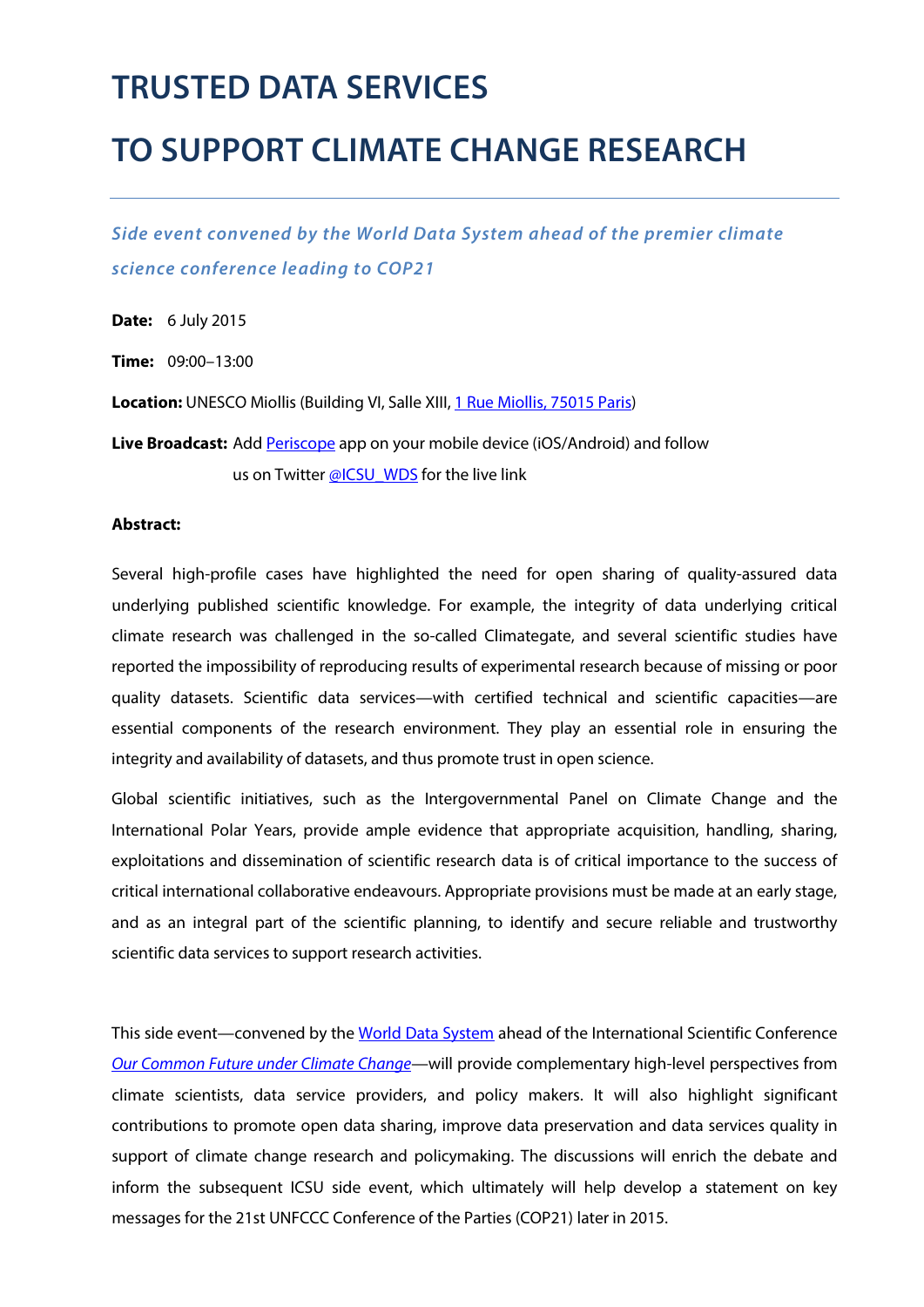## **DRAFT PROGRAMME**

08:30–09:00 **Registration (**badge & programme) at [1 Rue Miollis, 7501](https://www.google.co.jp/maps/place/1+Rue+Miollis,+75015+Paris,+France/@48.846156,2.305375,19z/data=!3m1!4b1!4m2!3m1!1s0x47e6703b46807119:0x8032f6c070b8f7f5?hl=en)5 Paris (ID or Passport required)

#### **Opening remarks**

09:00–09:10 **Professor Sandy Harrison** (Chair, ICSU World Data System Scientific Committee)

#### **Keynote presentations**

- 09:10–09:35 **Dr Erik Kjellström** (Rossby Centre, Swedish Meteorological and Hydrological Institute) *Production and use of regional climate model projections at the Swedish Meteorological and Hydrological Institute.*
- 09:35–09:55 **Dr Barbara Ryan** (Group on Earth Observations: GEO) *Building a Global Earth Observation System of Systems (GEOSS) and the Importance of Broad, Open Data Policies*
- 09:55–10:15 **Dr Julian Meyer-Arnek [in lieu of Dr Michael Bittner]** (Earth Observation Centre at the German Aerospace Center: DLR) *The World Data Centre for Remote Sensing of the Atmosphere (WDC-RSAT): Service for Science.*
- 10:15–10:45 **Dr Giulia Ajmone Marsan** (Organisation for Economic Co-operation and Development: OECD, Directorate for Science, Technology and Innovation) *Policies to promote data-sharing: recent trends in OECD countries*

#### 10:45–11:00 **Q&A**

#### **Exhibition and Posters**

11:00–11:30 Coffee break (see details about Exhibition and Posters on the next page)

#### **Short presentations**

- 11:30–11:45 **Dr Robert Chen** (University of Columbia, CIESIN/SEDAC): *Integrating environmental and socioeconomic data to support interdisciplinary research and applications*
- 11:45–12:00 **Dr Marko Komac:** *OneGeology as an open geodata model and the advantage of the distributed data system*
- 12:00–12:15 **Mr Michael Böttinger** (World Data Centre Climate/DKRZ): *Unveiling Climate Change—High End Visualization at the German Climate Computing Centre (DKRZ)*
- 12:15–12:30 **Mr Mark Parsons** (Research Data Alliance): *Open Data is not Enough*
- 12:30–13:00 **Q&A**

#### **Adjourn**

#### **Beyond data**

14:00–17:00 *[Science and the Road to Transformation: Opportunities in the post-2015 global climate regime](http://www.icsu.org/events/ICSU%20Events/science-and-the-road-to-transformation-opportunities-in-the-post-2015-global-climate-regime)*. Special event convened by ICSU in UNESCO Fontenoy, Salle Segur 7th Floor.

#### **Posters**

- **Dr Juanle Wang** (World Data Centre for Renewable Resources of the Environment): Remote Sensing Image Atlas of Environmental Change in China at the World Data Centre: Renewable Resources and Environment
- **Dr Lynn Yarmey** (US National Snow and Ice Data Centre): The University of Colorado World Data Service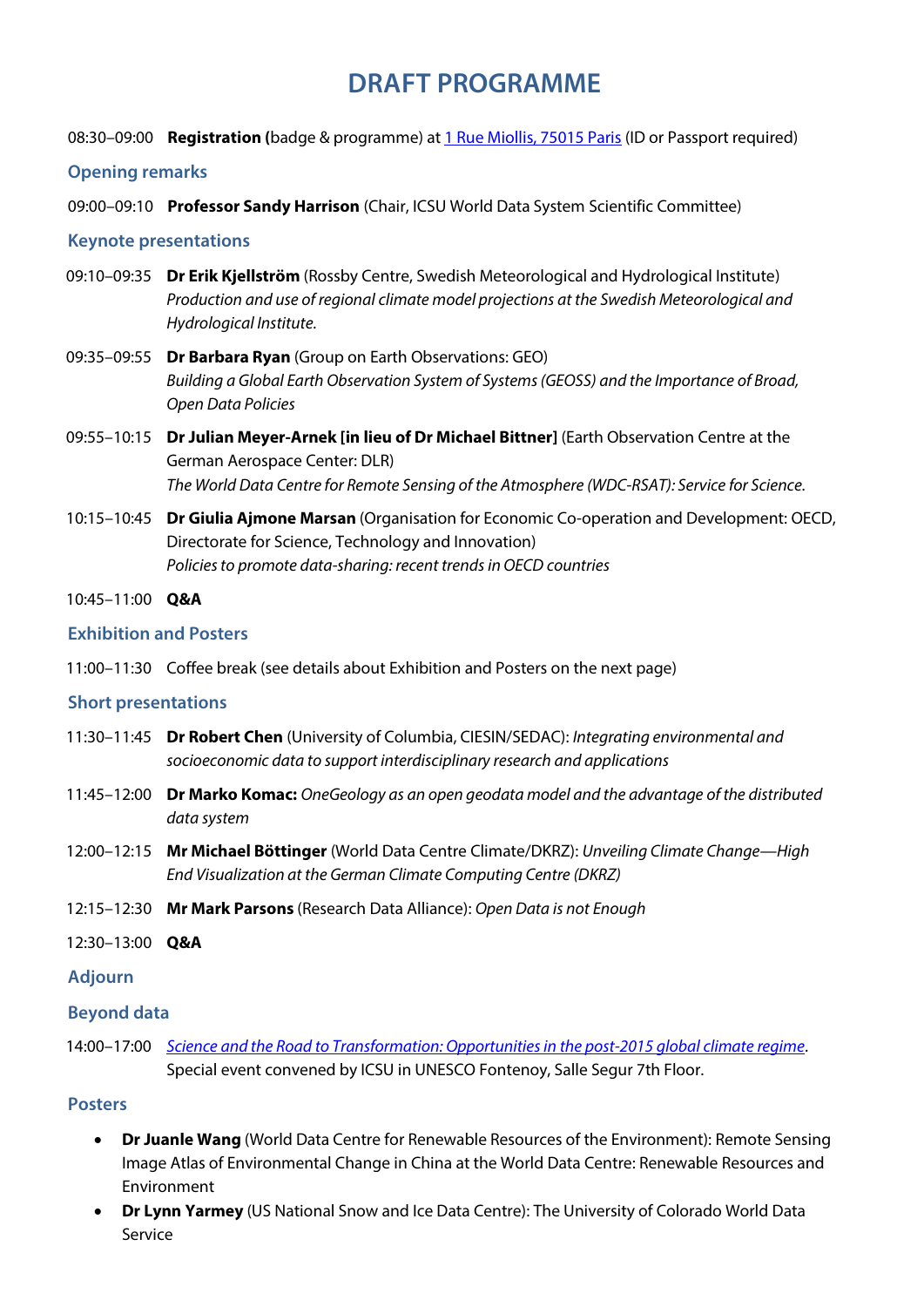## **OPENING REMARKS**



*Chair, ICSU World Data System Scientific Committee*



Sandy Harrison is a Professor of Palaeoclimates and Biogeochemical Cycles and Director of the Centre for Past Climate Change at the University of Reading in the UK, and also a Professor in Ecology and Evolution Centre for Research Excellence at Macquarie University, Australia. She studied geography at the University of Cambridge, did her Masters in Geomorphology at Macquarie University and a PhD at the

University of Lund in Sweden. Professor Harrison is a palaeoclimate diagnostician with a special interest in the role of the land-surface, terrestrial biosphere, fire and hydrological processes on modulating regional climates. She uses large-scale syntheses of data in combination with global models to diagnose these interactions. She is President of the Palaeoclimate Commission of the International Quaternary Association (INQUA) and Co-Chair of the Palaeoclimate Modelling Intercomparison Project (PMIP), where she leads the effort to evaluate climate models.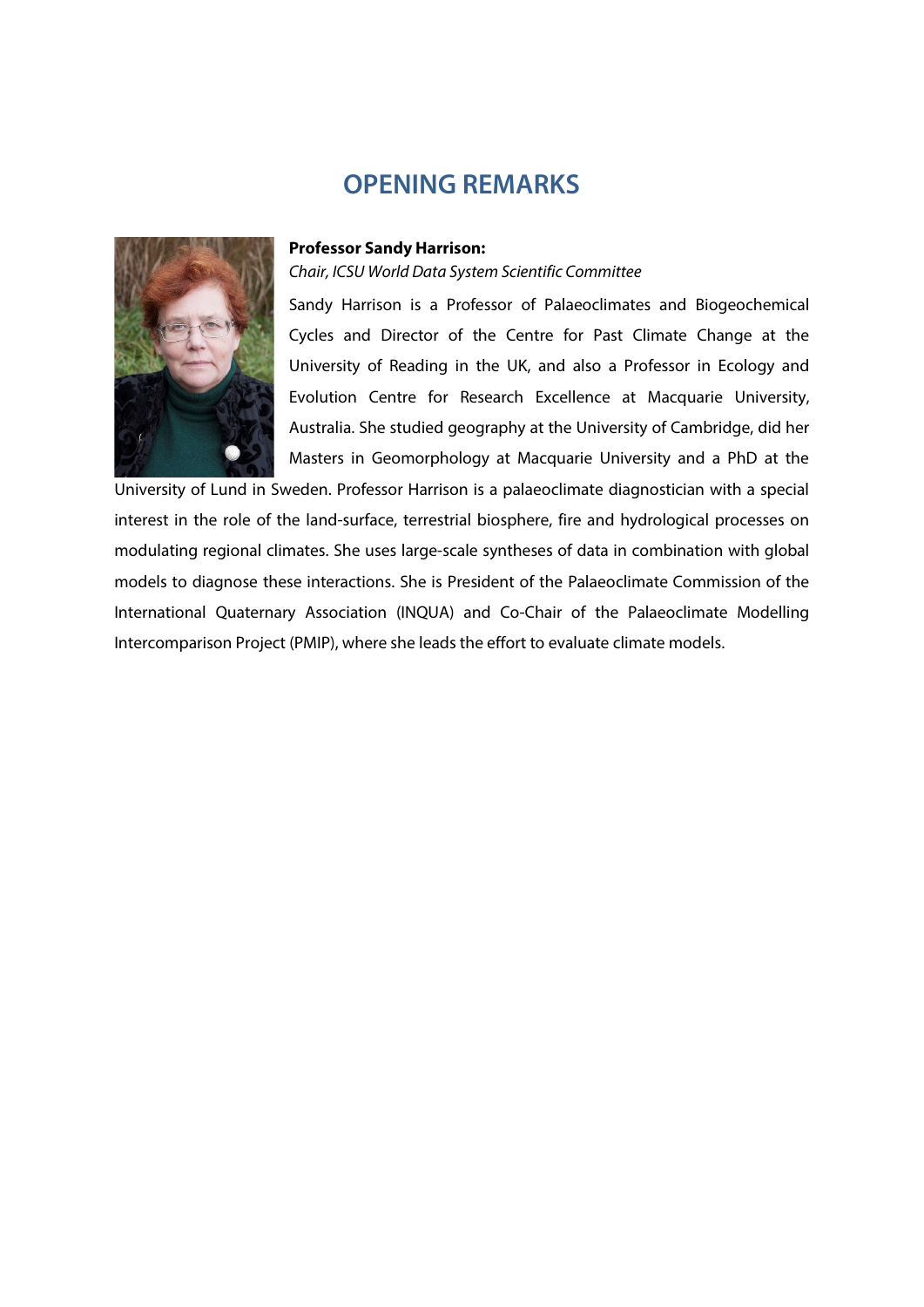## **DEMONSTRATION**

#### **Dr Lynn Yarmey:** *Demonstration of the new Global Glacier Browser*

The Global Terrestrial Network for Glaciers (GTN-G www.gtn-g.org) is the framework for the internationally coordinated monitoring of glaciers in support of the United Nations Framework Convention on Climate Change (UNFCC). The network is jointly run by the World Glacier Monitoring Service (WGMS), the U.S. National Snow and Ice



Data Center (NSIDC), and the Global Land Ice Measurements from Space initiative (GLIMS). The latest update of the GTN-G website provides a quicker overview of datasets on global glacier distribution and changes. A new "Global Glacier Browser" provides a map based overview on all available datasets and the new "Global Glacier Dataset Catalogue" provides standardized one page descriptions of these datasets and links to the individual data access pages. All these datasets are compiled within the GTN-G and are made freely available for scientific and educational purposes. The use of data and information from GTN-G requires acknowledgement to the GTN-G operational body (i.e., WGMS, NSIDC, GLIMS) and/or the original investigators and sponsoring agencies according to the citation recommendations given in the individual datasets.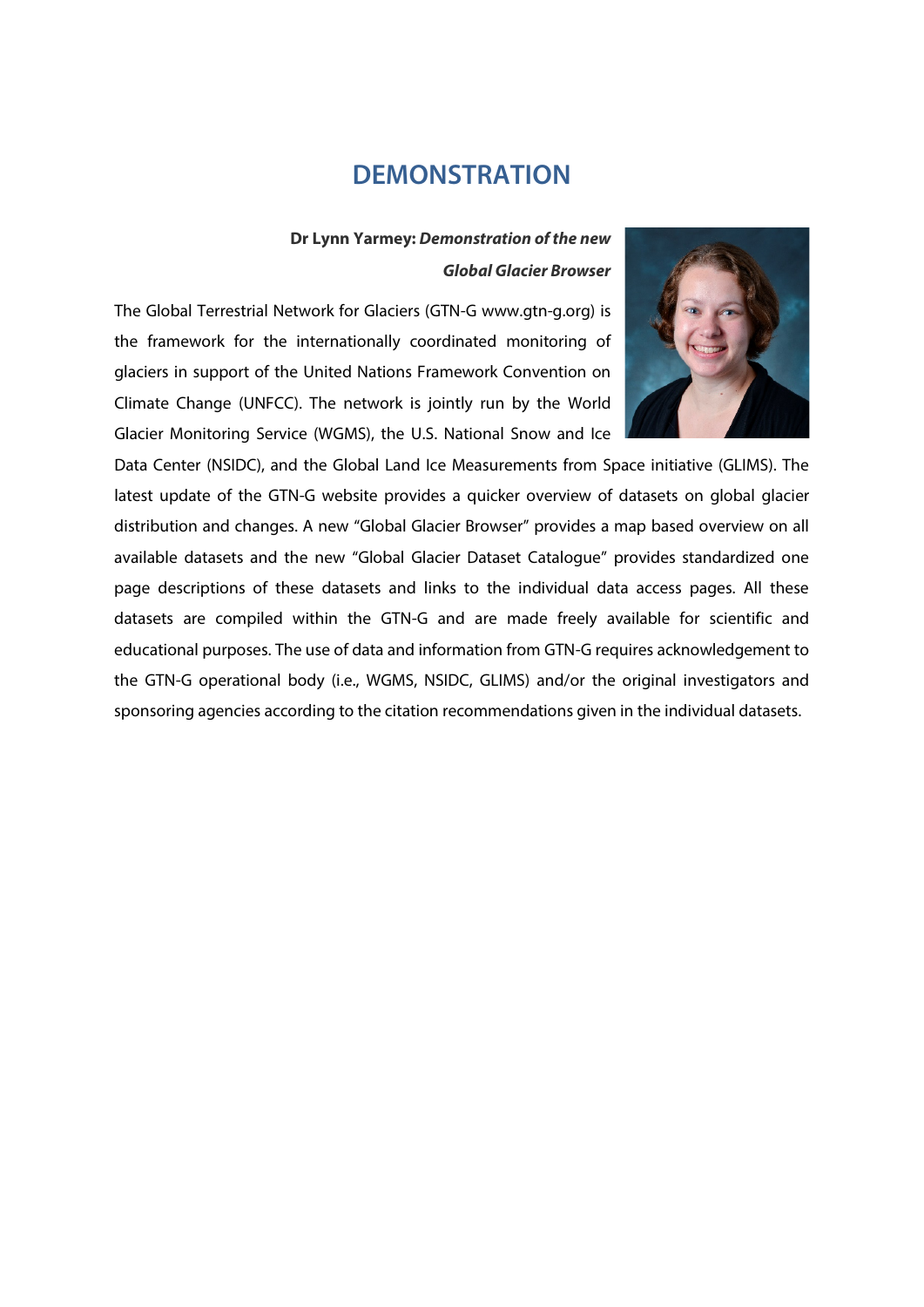## **KEYNOTES**



## **Dr Erik Kjellström:** *Production and use of regional climate model projections at the Swedish Meteorological and Hydrological Institute*

Extensive work within the framework of the international coordinated regional downscaling experiment (CORDEX) has been undertaken over recent years. The Swedish Meteorological and Hydrological Institute (SMHI) has contributed to the initiation and design of CORDEX and by performing a large number of regional climate model simulations. An

important part of the work relates to data handling including post processing, standardized output and quality control, in order to facilitate further use and dissemination of results. The presentation will provide a snapshot of results from regional climate model ensembles and how these have been used in a climate service perspective in Sweden. Further, their use in international projects involving not only European partners, but also partners from other continents, will provide an illustration of the transferability of results across borders.

## **Dr Barbara Ryan:** *Building a Global Earth Observation System of Systems and the Importance of Broad, Open Data Policies*

The Global Earth Observation System of Systems (GEOSS), built by the Group on Earth Observations (GEO), is both a policy framework and an emerging infrastructure that allows decision makers to respond more effectively to the many environmental challenges facing the world today, including climate change. Built upon broad, open data-sharing practices,



information from an expanding array of observation systems is being made available to users around the world. Having ready access to observations from multiple systems is a prerequisite for both environmental decision-making and economic development. Climate is one of nine Societal Benefit Areas (SBAs) that have framed GEO's work during its first decade, with the strategic target of achieving effective and sustained global climate observations and reliable delivery of quality climate information needed to predict, mitigate and adapt to climate variability and change. In the Climate SBA, participants have contributed data, research and other related Earth observation activities. The presentation will focus on international efforts to build GEOSS, the importance of broad, open data policies for all countries, and a view into the next decade for GEO.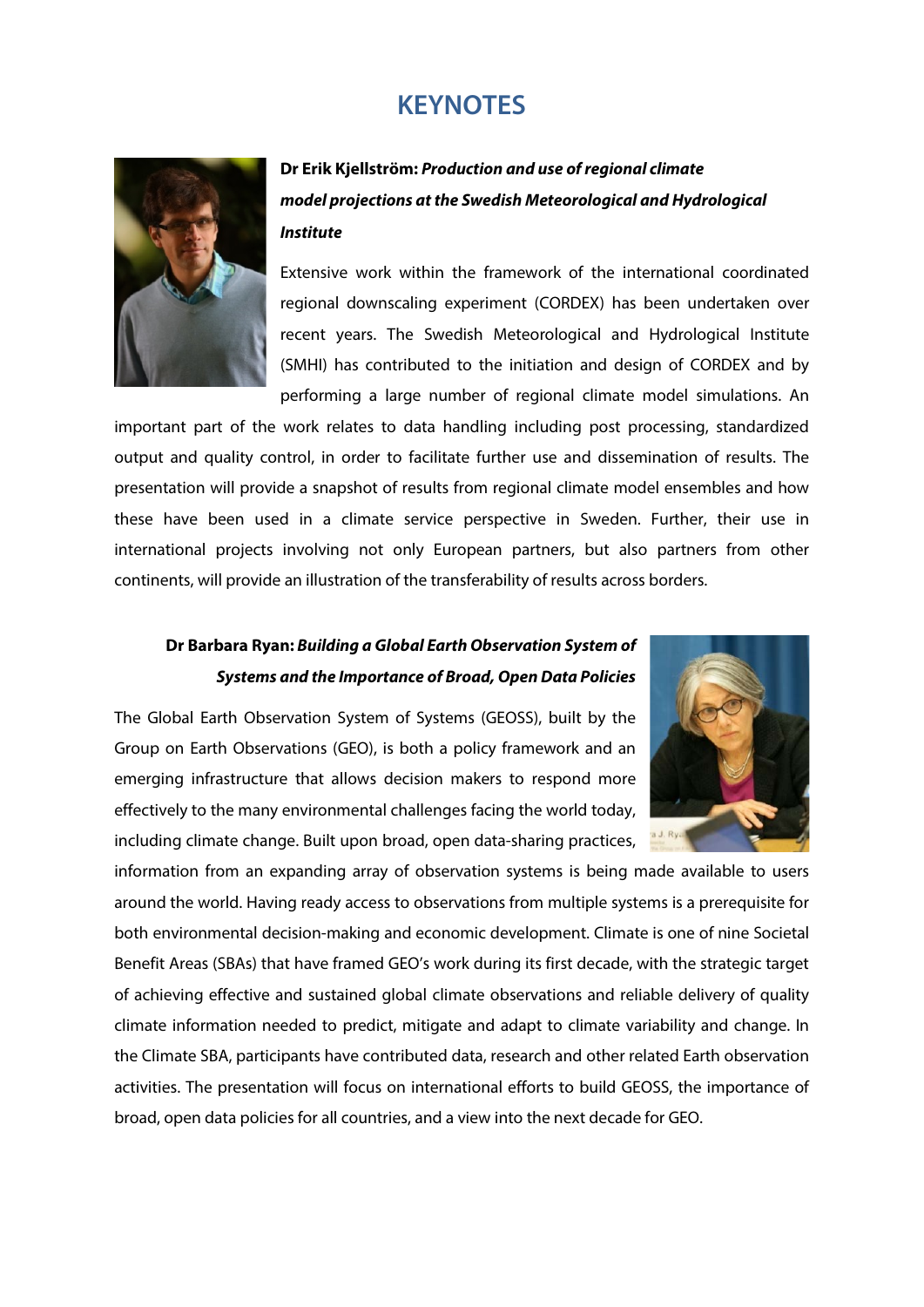## **Dr Julian Meyer-Arnek:** *The World Data Centre for Remote Sensing of the Atmosphere (WDC-RSAT)—Service for Science*

The World Data Center for Remote Sensing of the Atmosphere, WDC-RSAT, offers scientists and the general public free access to a continuously growing collection of atmosphere-related satellite-based data sets, information products and services. Focus is on atmospheric trace gases, aerosols, dynamics, radiation, and cloud physical parameters. Complementary information and data on surface parameters is also provided. This is achieved either by giving access to data stored at the data center or by acting as a portal containing links to other providers. As part of the WMO-WDC family, WDC-RSAT handles non-satellite based data relevant for validation. WDC-RSAT is also part of the Virtual Alpine Observatory, VAO, which aims to interlink alpine observatories focusing on environmental topics in the atmosphere, biosphere, hydro- and cryosphere. WDC-RSAT is developing techniques providing VAO stations with satellite based data and information products and to allow for computing-on-demand applications. Strategies and techniques to properly validate data sets, including for example data assimilation methods, are developed and tested.

## **Dr Giulia Ajmone Marsan:** *Policies to promote data-sharing recent trends in OECD countries*



As documented in the OECD Science, Technology and Industry Outlook 2014, open science and open data are "hot issues" for science policy in many countries. In this regard, the policy imperatives are not only to make science more efficient but also to promote innovation, engage citizens in scientific activities and more effectively address complex challenges, including climate change. Whilst most OECD countries have

implemented policies to promote open access to scientific publications and are building repositories for open government data, fewer countries have implemented policies specifically targeting research data sharing. At the same time, efforts to promote data sharing are confronted with several obstacles that are at least partially amenable to policy intervention. For example, data collection and curation efforts are not normally acknowledged as important research outputs and not all researchers have the necessary skills to participate in data sharing efforts. Policy action is required to incentivize and facilitate data sharing and to promote skills development. In areas, such as climate change research there is a need for scientists, data managers and science policymakers/funders to work more closely together in order to fully exploit the exciting opportunities presented by the rapid evolution of Information and communication technologies.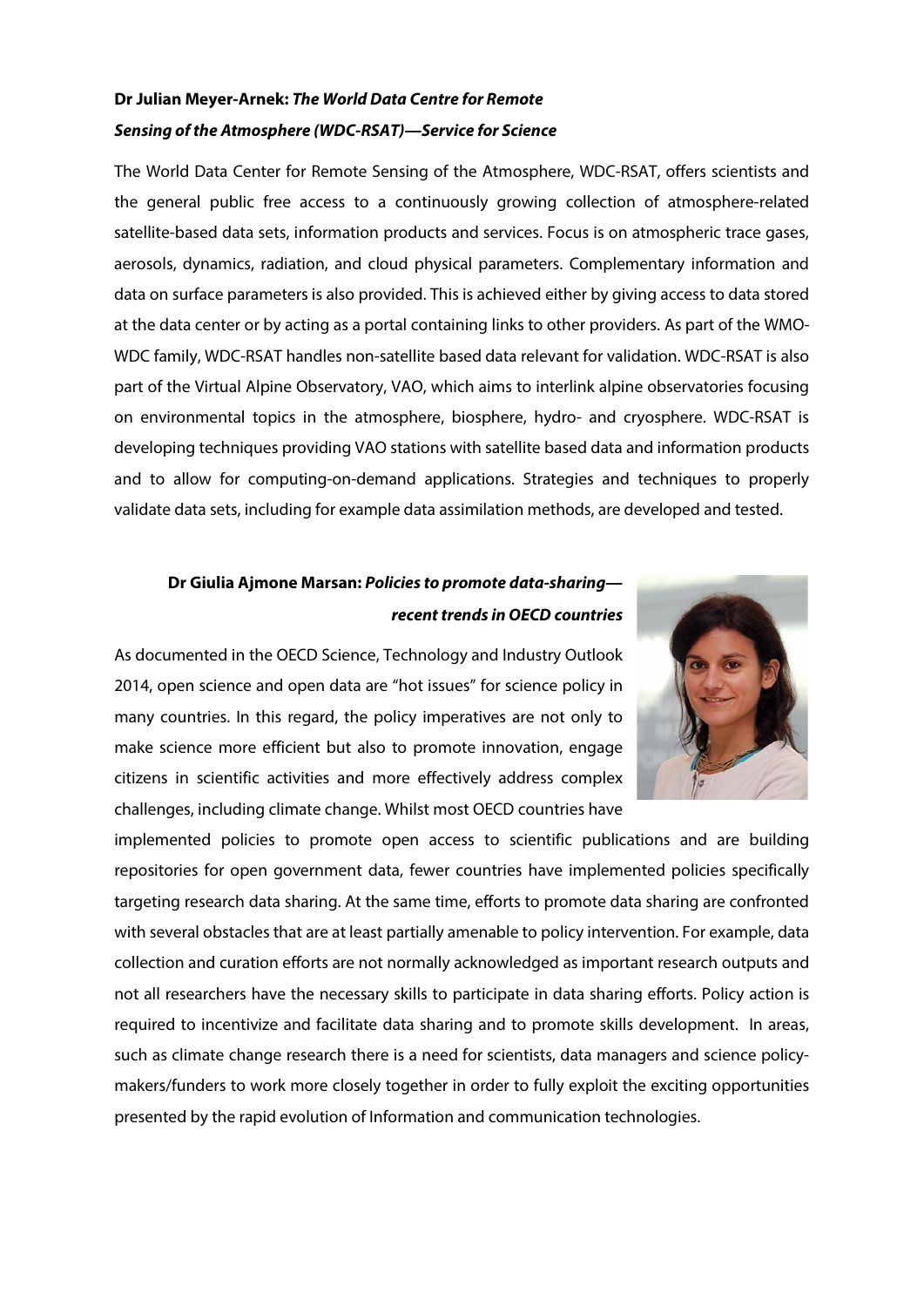## **SHORT PRESENTATIONS**



### **Dr Robert Chen:** *Integrating environmental and socioeconomic data to support interdisciplinary research and applications*

The NASA Socioeconomic Data and Applications Center (SEDAC) was established as an element of NASA's Earth Observing System Data and Information System (EOSDIS) to facilitate the integration of remote sensing and socioeconomic data needed to address pressing research and applied user needs at the intersection of human and environmental systems. SEDAC has developed a diverse set of trusted

data products and services used widely in interdisciplinary climate change research, assessment, and decision-making. These include data on population, settlements and infrastructure, land use change, sea level rise impacts, disaster risk, poverty, food security, health, climate vulnerability, international environmental agreements, and future socioeconomic scenarios, as well as policyrelevant indicators on environmental performance and sustainability. Some data products are derived by blending remote sensing and socioeconomic data, whereas others are transformed to facilitate integration by users. Interdisciplinary data resources are essential in developing integrated approaches to climate change mitigation and adaptation. SEDAC is working to expand the accessibility of its data resources through open standards and interfaces and their long-term stewardship in partnership with SEDAC's host organization, the Center for International Earth Science Information Network (CIESIN) of the Earth Institute at Columbia University.

## **Dr Marko Komac:** *OneGeology as an open geodata model and the advantage of the distributed data system*

OneGeology is an initiative of Geological Survey Organisations (GSO) around the globe initiated in 2007. Since then, OneGeology has been a leader in developing online geological map data using a new international standard to enable instant interoperability and sharing of geological data through an integrated distributed worldwide data system. Currently, OneGeology is increasing the openness and richness of that data from individual countries to create a multi-



thematic global geological data resource, while securing its sustainability. Authoritative information on geology will help prevent natural disasters, explore resources (water, minerals and energy) and identify risks to human health on a planetary scale. Such a distributed data system enables prompt data updating and amendments and at the same time, ensures data owner's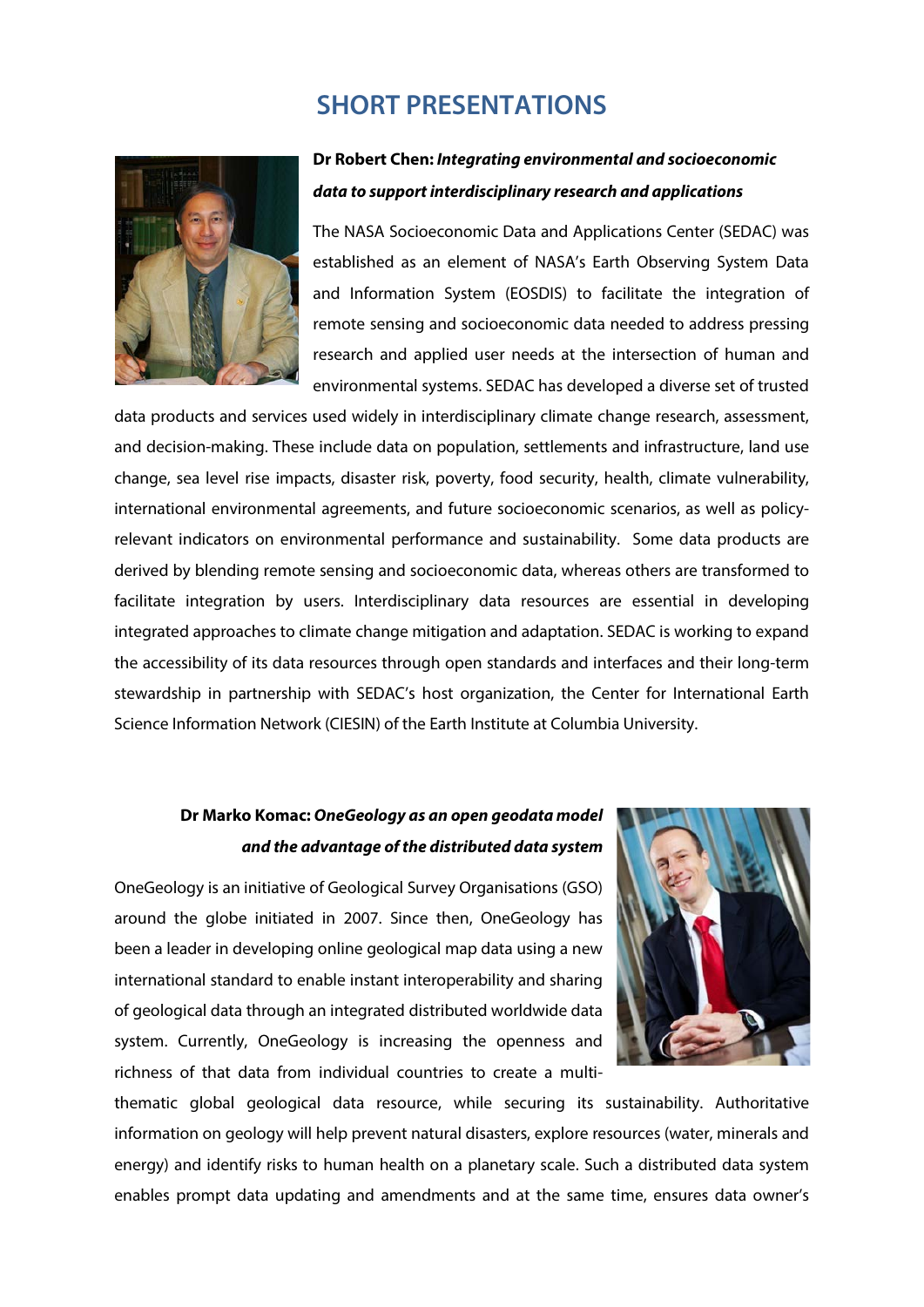control over the politically (or economically) sensitive data. Understanding our world, the geology beneath our feet and environmental challenges related to geology calls for accessibility of geoscience data: OneGeology Portal (portal.onegeology.org) is the place to find them.



## **Mr Michael Böttinger:** *Unveiling Climate Change—High End Visualization at the German Climate Computing Centre (DKRZ)*

The German Climate Computing Center (DKRZ) is a national service center for climate and Earth system research in Germany. DKRZ provides supercomputers, high capacity data storage and archival as well as associated services to support climate modelers in their scientific workflow. The high-end visualization of climate model data is one of these services. With a visualization cluster, a remote 3D

visualization solution and appropriate visualization software tools, visualization is an integral part of DKRZ's high performance computing environment. By using examples from the practical work with results from the CMIP5 simulations carried out by DKRZ and MPI-M with respect to IPCC AR5, the value of high-end visualization for understanding and communicating results of climate simulations is demonstrated.

## **Mr Mark Parsons:**  *Open Data is not Enough*

In recent years governments and research institutions have emphasized the need for open data as a fundamental component of open science. But we need much more than the data themselves for them to be reusable and useful. We need descriptive and machinereadable metadata, of course, but we also need the software and the algorithms necessary to fully understand the data. We need the standards and protocols that allow us to easily read and analyze the



data with the tools of our choice. We need to be able to trust the source and derivation of the data. In short, we need an interoperable data infrastructure, but it must be a flexible infrastructure able to work across myriad cultures, scales, and technologies. This talk will present a concept of infrastructure as a body of human, organisational, and machine relationships built around data. It will illustrate how a new organization, the Research Data Alliance, is working in collaboration with the WDS and others to build those relationships to enable functional data sharing and reuse.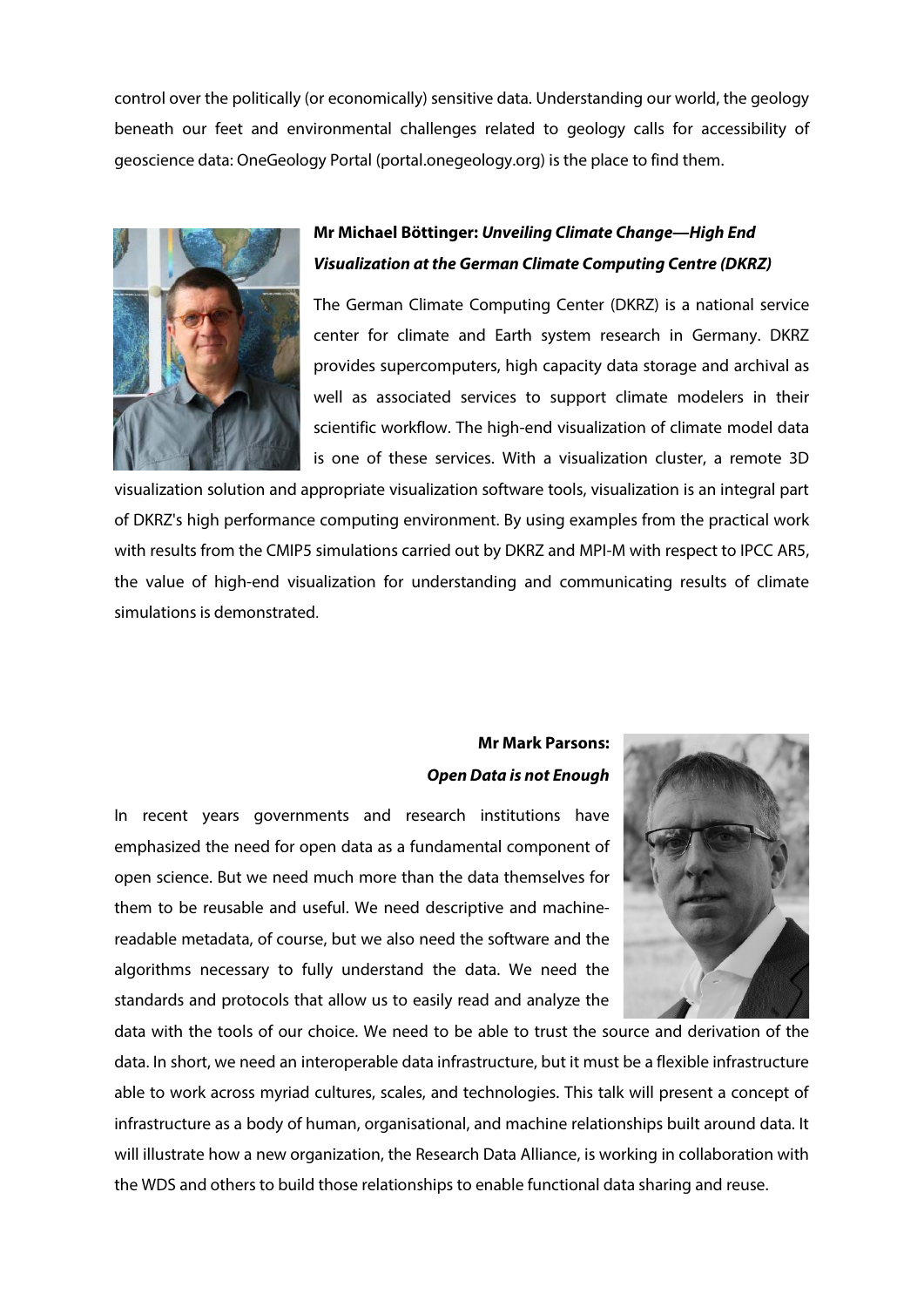

## **STRATEGIC TARGETS**

- Make trusted data services an integral part of international collaborative scientific research
- Nurture active disciplinary and multidisciplinary scientific data services communities
- Improve the funding environment for Scientific Data Services
- Improve the trust in and quality of open Scientific Data Services
- Position ICSU-WDS as the premium global multidisciplinary network for qualityassessed scientific research data

**Contact:** Mustapha Mokrane, Executive Director World Data System International Programme Office +81 90 5790 4732 | mustapha.mokrane@icsu-wds.org Twitter: @MokraneMA